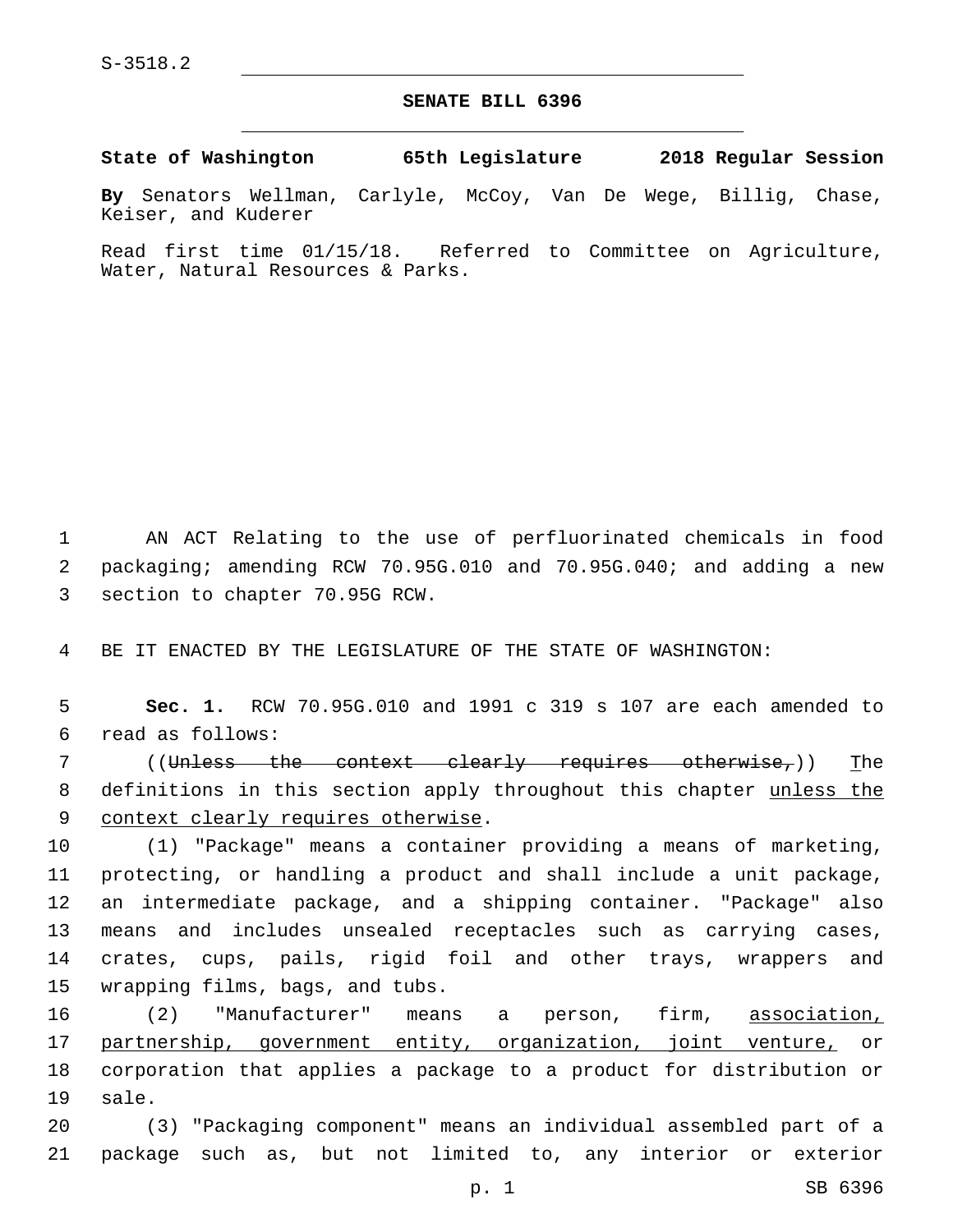blocking, bracing, cushioning, weatherproofing, exterior strapping, 2 coatings, closures, inks, and labels.

 (4) "Food package" means a package or packaging component that is intended for the marketing, protection, or handling of a product intended for food contact or used to store food and foodstuffs for sale.

 (5) "Perfluoroalkyl and polyfluoroalkyl substances" or "PFAS chemicals" means, for the purposes of food packaging, a class of 9 fluorinated organic chemicals containing at least one fully fluorinated carbon atom.

 (6) "Safer alternative" means an alternative substance or chemical, demonstrated by an alternatives assessment, that meets 13 improved hazard and exposure considerations and can be practicably and economically substituted for the original chemical.

 NEW SECTION. **Sec. 2.** A new section is added to chapter 70.95G 16 RCW to read as follows:

 (1) Beginning January 1, 2021, no person may manufacture, knowingly sell, offer for sale, distribute for sale, or distribute for use in this state food packaging to which PFAS chemicals have been intentionally added in any amount. This prohibition may not take effect until the department of ecology completes the following: (a) Identifies that a safer alternative is available; and (b) publishes findings, as required under subsection (3) of this section.

 (2) To determine whether safer alternatives to PFAS chemicals exist, the department of ecology must conduct an alternatives 26 assessment that:

 (a) Evaluates less toxic chemicals and nonchemical alternatives 28 to replace the use of a chemical;

 (b) Follows the guidelines for alternatives assessments issued by 30 the interstate chemicals clearinghouse; and

 (c) Includes, at a minimum, an evaluation of chemical hazards, 32 exposure, performance, cost, and availability.

 (3) By January 1, 2020, the department of ecology must publish its findings in the Washington State Register on whether a safer alternative to PFAS chemicals in food packaging is available and submit a report with the findings to the appropriate committees of 37 the legislature.

 (4) The prohibition on the use of PFAS chemicals in food 39 packaging: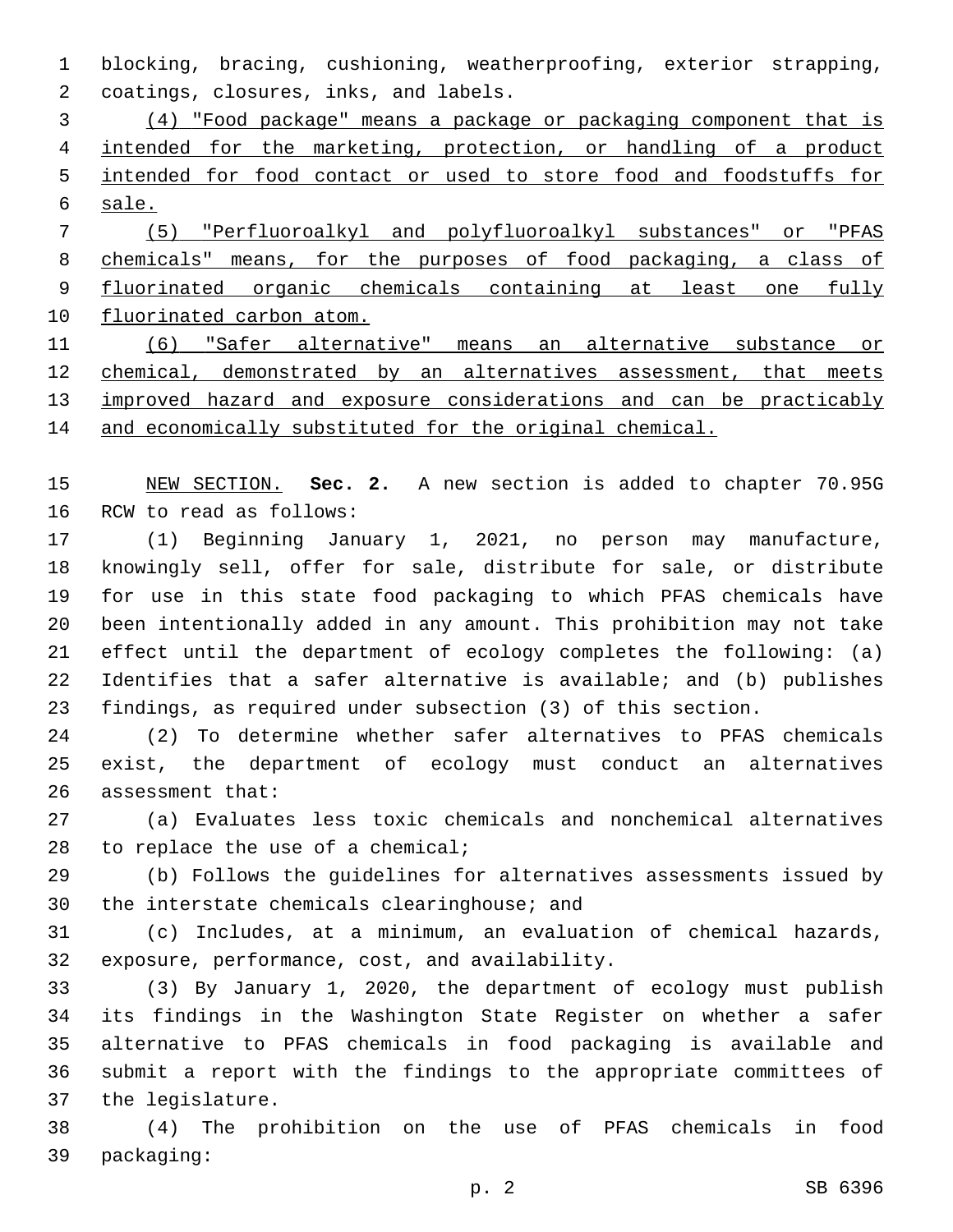(a) Becomes effective January 1, 2021, if the report required under subsection (3) of this section finds that a safer alternative is available;3

 (b) Does not take effect January 1, 2021, if the report required under subsection (3) of this section does not find that a safer alternative is available.6

 (5) If the department of ecology does not find that a safer alternative is available, beginning January 1, 2021, and each year following, the department of ecology must review and report on alternatives as described in subsection (2) of this section. The prohibition in this section takes effect one year after a report submitted to the legislature required under subsection (3) of this section finds that a safer alternative is available.

 **Sec. 3.** RCW 70.95G.040 and 1991 c 319 s 110 are each amended to 15 read as follows:

16 ((By July 1, 1993,)) A certificate of compliance stating that a package or packaging component is in compliance with the requirements 18 of this chapter shall be developed by its manufacturer. For food packaging, a manufacturer shall develop a compliance certificate within one year of the prohibition becoming effective as required under section 2 of this act. If compliance is achieved under the 22 exemption or exemptions provided in RCW 70.95G.030  $((+3)$  or  $(4)$ ), the certificate shall state the specific basis upon which the exemption is claimed. The certificate of compliance shall be signed by an authorized official of the manufacturing company. The certificate of compliance shall be kept on file by the manufacturer for as long as the package or packaging component is in use, and for three years from the date of the last sale or distribution by the manufacturer. Certificates of compliance, or copies thereof, shall be furnished to the department of ecology upon request within sixty days. If manufacturers are required under any other state statute to provide a certificate of compliance, one certificate may be developed 33 containing all required information.

 If the manufacturer or supplier of the package or packaging component reformulates or creates a new package or packaging component, the manufacturer shall develop an amended or new